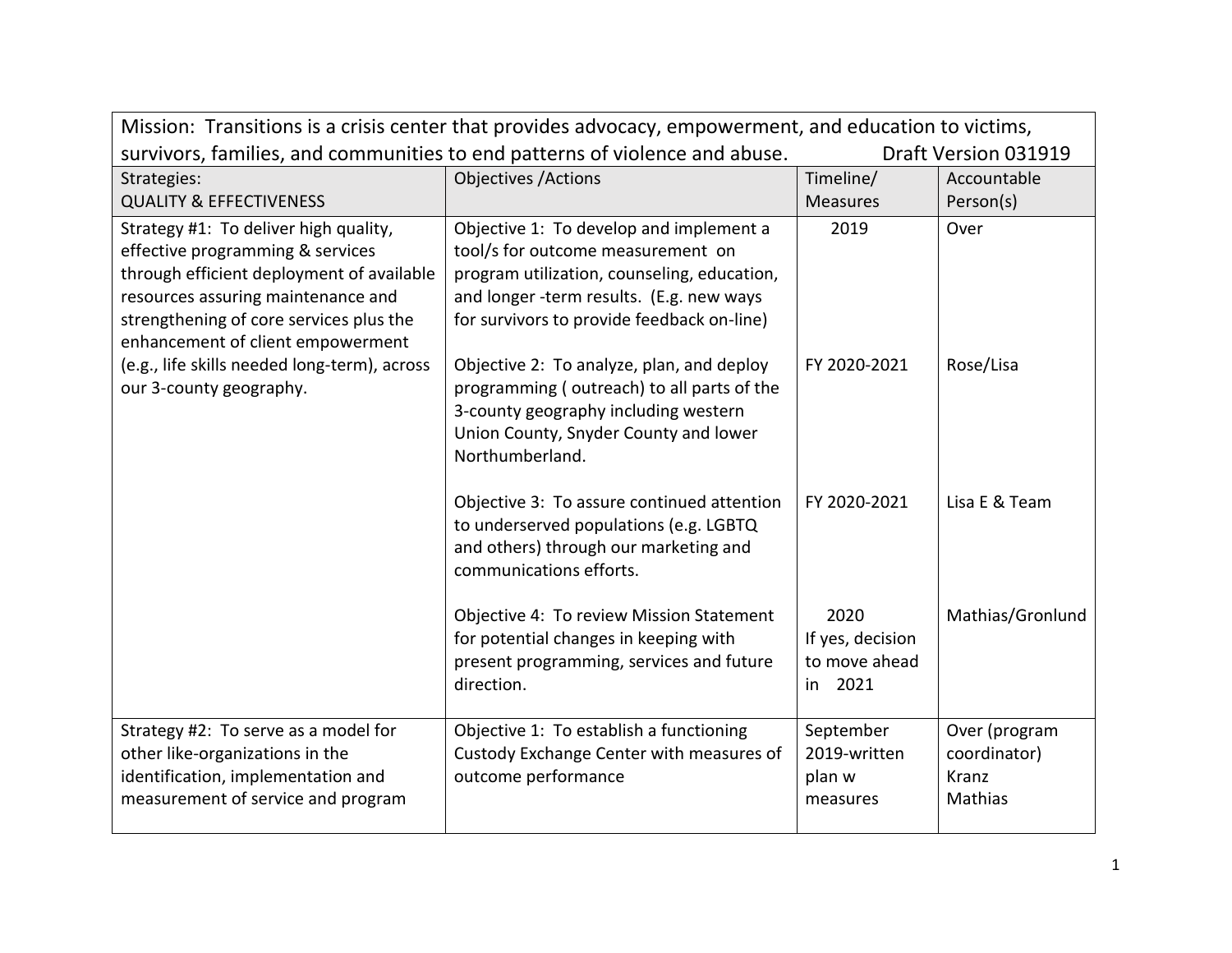| outcomes resulting in added breadth and<br>depth to Transition's portfolio.                                                                       | Objective 2: To assess and enhance<br>Transition's effectiveness in reaching other<br>organizations and new partners.<br>Objective 3: To establish annual process for<br>Enterprise Risk Management (ERM) to<br>identify risks across the organization.<br>Develop and test mitigation plans<br>$\bullet$<br>Monitor identified risks and scan for<br>emerging risks. | 2020 written<br>plan<br>Annual<br>FY 4 <sup>th</sup> qtr | Mathias<br>Over<br>Kranz<br>Kirkland &<br>Vice Chair |
|---------------------------------------------------------------------------------------------------------------------------------------------------|-----------------------------------------------------------------------------------------------------------------------------------------------------------------------------------------------------------------------------------------------------------------------------------------------------------------------------------------------------------------------|----------------------------------------------------------|------------------------------------------------------|
| BOARD, EMPLOYEE & ORGANIZATIONAL<br><b>DEVELOPMENT</b>                                                                                            | Objectives/Actions                                                                                                                                                                                                                                                                                                                                                    | Timeline/<br><b>Measures</b>                             | Accountable<br>Person(s)                             |
| Strategy #3: To continue support of<br>Transitions as a learning organization<br>dedicated to employee, Board, and<br>organizational development. | Objective 1: To strengthen skills in shared<br>governance.<br>Structure and implement decision<br>making processes between Board<br>and Staff on policy, program and<br>services                                                                                                                                                                                      | Start in July<br>2019<br>FY 2020-21                      | <b>Mathias</b><br>Gronlund                           |
|                                                                                                                                                   | Objective 2: To enhance Board, CEO and<br>staff communication.<br>Implement communication program<br>using apps like Workplace<br><b>Establish Board Portal</b>                                                                                                                                                                                                       | FY 2020-21                                               | Mathias/Gronlund                                     |
|                                                                                                                                                   | Objective 3: To strengthen Board<br>governance skills.                                                                                                                                                                                                                                                                                                                | FY 2020-21<br>Start in July<br>2019                      | Governance<br>Committee<br>Gronlund<br>Vice Chair    |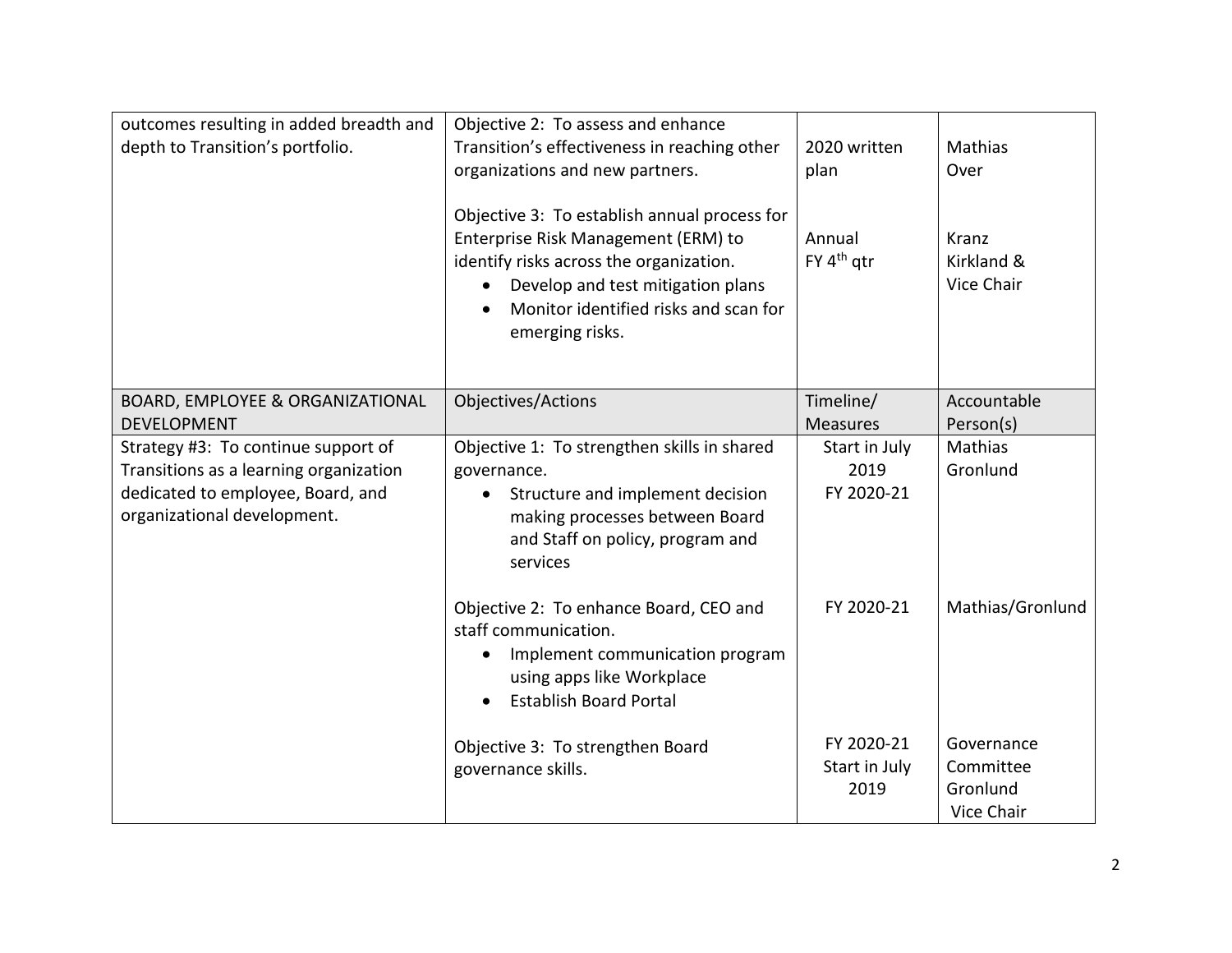| $\boldsymbol{u}$<br>FY 2020<br>Benchmark Transitions' governance<br>$\bullet$<br>practices against national best<br>practices<br>$\boldsymbol{u}$<br><b>July 2019</b><br><b>Restructure Board Meetings</b><br>$\boldsymbol{u}$<br><b>July 2019</b><br>Establish effective executive<br>sessions at Board meetings<br>$\boldsymbol{u}$<br><b>July 2019</b><br>Administer Board self-evaluation<br>questionnaire<br>$\boldsymbol{u}$<br>FY 2020-21<br>Hold Board training sessions on<br>governance skills<br>$\boldsymbol{u}$<br>FY 2020<br>Use same template for all<br>$1st - 2nd$ QTR<br>committee reports<br>Board succession planning for<br>$\boldsymbol{u}$<br>1st Qtr 2020<br>officers and committee leadership<br>Annual/Ongoing<br>Develop inventory of current and<br>$\boldsymbol{u}$<br>FY2020<br>desired board skills<br>Develop dashboard of key<br>Annual<br>Mathias<br>organizational data<br>Kranz/Pollock<br>Objective 4: To continue to implement<br>$\boldsymbol{u}$<br>Dept. Heads<br>individualized plans for employee<br>development. utilizing the performance<br>$\boldsymbol{u}$<br>FY 2020-21<br>review form and process.<br><b>Review Performance Evaluations</b><br>Objective 5: To implement plans for further |  |            |              |
|----------------------------------------------------------------------------------------------------------------------------------------------------------------------------------------------------------------------------------------------------------------------------------------------------------------------------------------------------------------------------------------------------------------------------------------------------------------------------------------------------------------------------------------------------------------------------------------------------------------------------------------------------------------------------------------------------------------------------------------------------------------------------------------------------------------------------------------------------------------------------------------------------------------------------------------------------------------------------------------------------------------------------------------------------------------------------------------------------------------------------------------------------------------------------------------------------------------------------------------------|--|------------|--------------|
|                                                                                                                                                                                                                                                                                                                                                                                                                                                                                                                                                                                                                                                                                                                                                                                                                                                                                                                                                                                                                                                                                                                                                                                                                                              |  |            |              |
|                                                                                                                                                                                                                                                                                                                                                                                                                                                                                                                                                                                                                                                                                                                                                                                                                                                                                                                                                                                                                                                                                                                                                                                                                                              |  |            |              |
|                                                                                                                                                                                                                                                                                                                                                                                                                                                                                                                                                                                                                                                                                                                                                                                                                                                                                                                                                                                                                                                                                                                                                                                                                                              |  |            |              |
|                                                                                                                                                                                                                                                                                                                                                                                                                                                                                                                                                                                                                                                                                                                                                                                                                                                                                                                                                                                                                                                                                                                                                                                                                                              |  |            |              |
|                                                                                                                                                                                                                                                                                                                                                                                                                                                                                                                                                                                                                                                                                                                                                                                                                                                                                                                                                                                                                                                                                                                                                                                                                                              |  |            |              |
|                                                                                                                                                                                                                                                                                                                                                                                                                                                                                                                                                                                                                                                                                                                                                                                                                                                                                                                                                                                                                                                                                                                                                                                                                                              |  |            |              |
|                                                                                                                                                                                                                                                                                                                                                                                                                                                                                                                                                                                                                                                                                                                                                                                                                                                                                                                                                                                                                                                                                                                                                                                                                                              |  |            |              |
|                                                                                                                                                                                                                                                                                                                                                                                                                                                                                                                                                                                                                                                                                                                                                                                                                                                                                                                                                                                                                                                                                                                                                                                                                                              |  |            |              |
|                                                                                                                                                                                                                                                                                                                                                                                                                                                                                                                                                                                                                                                                                                                                                                                                                                                                                                                                                                                                                                                                                                                                                                                                                                              |  |            |              |
|                                                                                                                                                                                                                                                                                                                                                                                                                                                                                                                                                                                                                                                                                                                                                                                                                                                                                                                                                                                                                                                                                                                                                                                                                                              |  |            |              |
|                                                                                                                                                                                                                                                                                                                                                                                                                                                                                                                                                                                                                                                                                                                                                                                                                                                                                                                                                                                                                                                                                                                                                                                                                                              |  |            |              |
| organizational development.<br>Review and update management                                                                                                                                                                                                                                                                                                                                                                                                                                                                                                                                                                                                                                                                                                                                                                                                                                                                                                                                                                                                                                                                                                                                                                                  |  | FY 2020-21 | Lisa/Mathias |
| succession plans                                                                                                                                                                                                                                                                                                                                                                                                                                                                                                                                                                                                                                                                                                                                                                                                                                                                                                                                                                                                                                                                                                                                                                                                                             |  |            |              |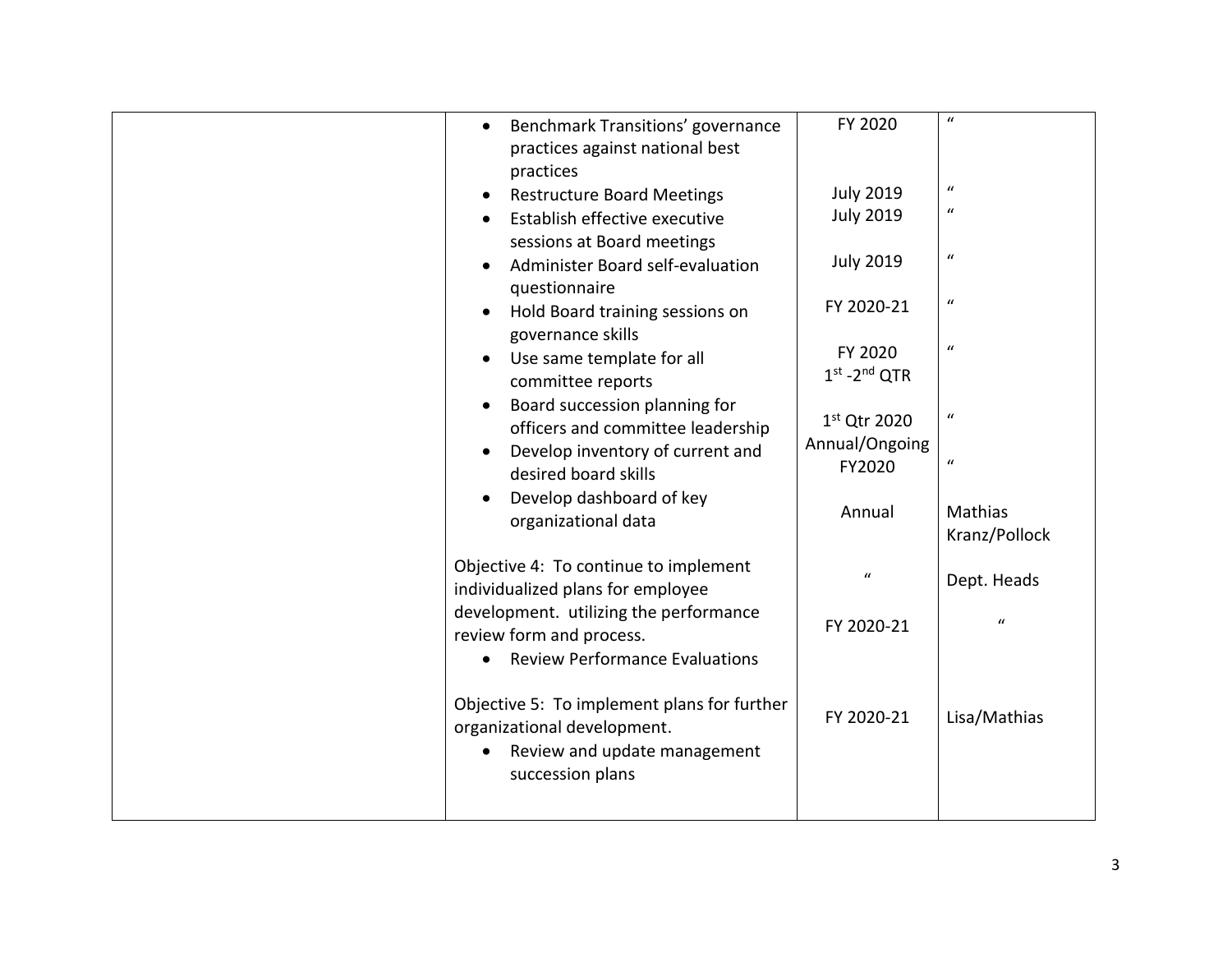|                                                                                                                | Review and update crisis<br>$\bullet$<br>management, business recovery<br>plans<br>Build volunteer program including<br>non-direct service volunteers<br>Analyze, prioritize and implement<br>needed changes to Transition's<br>infrastructure, (e.g., staffing<br>numbers, office space and<br>technology) | $\boldsymbol{u}$<br>2019<br>2020 | Kranz<br>Mathias<br>Mathias<br>Kranz |
|----------------------------------------------------------------------------------------------------------------|-------------------------------------------------------------------------------------------------------------------------------------------------------------------------------------------------------------------------------------------------------------------------------------------------------------|----------------------------------|--------------------------------------|
| <b>FINANCIAL VIABILITY</b>                                                                                     | Objectives/Actions                                                                                                                                                                                                                                                                                          | Timeline/<br><b>Measures</b>     | Accountable<br>Person(s)             |
| Strategy #4: To continue on the<br>pathway to enhanced financial viability<br>(e.g., investments or endowment) | Objective 1: To establish and implement a<br>fundraising plan<br>Review the need for a fundraising<br>and development committee<br>Answer the question about<br>appropriate balance between grants<br>and private fundraising<br>Develop fundraising benchmarks                                             | FY 2020                          | Mathias/Kirkland                     |
|                                                                                                                | Objective 2: To enhance the Board's<br>knowledge of financial viability and tracking<br>results.<br>Benchmark appropriate ratios for                                                                                                                                                                        | FY 2020-21                       | Sigl/Kranz                           |
|                                                                                                                | measurement<br>Establish benchmark measures for                                                                                                                                                                                                                                                             |                                  | Kranz                                |
|                                                                                                                | match tracking                                                                                                                                                                                                                                                                                              |                                  | Kranz                                |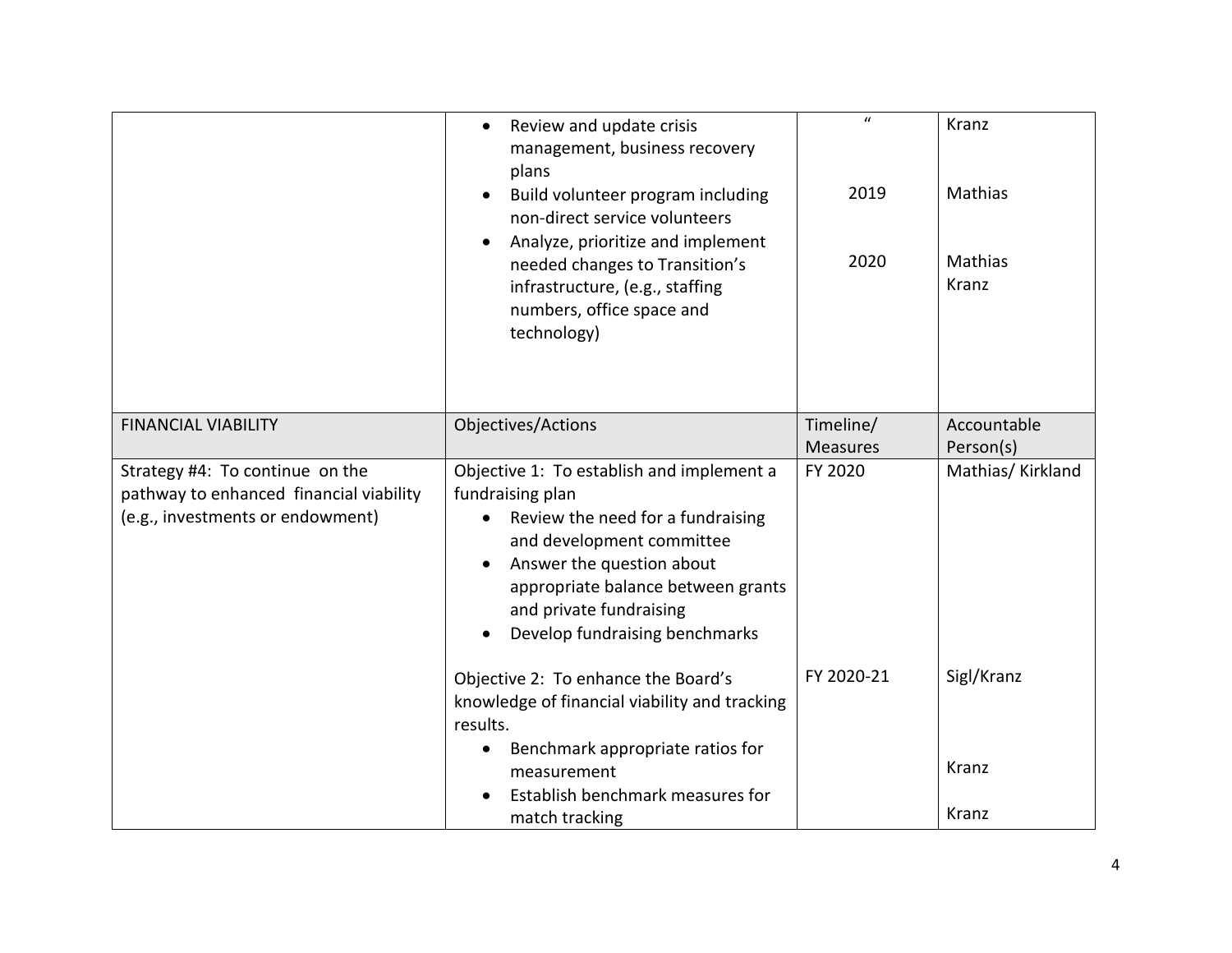|                                                                                                                                   | Monthly financials explanation using<br>$\bullet$<br>template<br>Inservice training on financials for<br>$\bullet$<br><b>Board</b>                                                                                                                                                                                                                                |                                                                                                                                                    | Kranz/Sigl<br>Kranz/Sigl                                 |
|-----------------------------------------------------------------------------------------------------------------------------------|-------------------------------------------------------------------------------------------------------------------------------------------------------------------------------------------------------------------------------------------------------------------------------------------------------------------------------------------------------------------|----------------------------------------------------------------------------------------------------------------------------------------------------|----------------------------------------------------------|
| <b>SAFETY</b>                                                                                                                     | Objectives/Actions                                                                                                                                                                                                                                                                                                                                                | Timeline/<br><b>Measures</b>                                                                                                                       | Accountable<br>Person(s)                                 |
| Strategy #5: To assure ongoing attention<br>to safety as one of Transition's primary<br>responsibilities to employees and clients | Objective 1: To rebuild and reopen<br>Shamokin Safehouse<br>Objective 2: To perform annual safety<br>assessment audit with rapid<br>implementation of fixes                                                                                                                                                                                                       | August 2019<br>Annual FY 4 <sup>th</sup><br><b>QTR</b>                                                                                             | Kranz<br>Mathias<br>Kranz<br>Wolfberg                    |
| <b>EDUCATION</b>                                                                                                                  | Objectives/Actions                                                                                                                                                                                                                                                                                                                                                | Timeline/<br><b>Measures</b>                                                                                                                       | Accountable<br>Person(s)                                 |
| Strategy #6: To assure ongoing outreach<br>and preventive educational programming<br>to a variety of audiences.                   | Objective 1: Education: To upgrade and<br>conduct current educational programs for<br>various grade levels.<br>Implement comprehensive Healthy<br>$\bullet$<br>Relationships Program at<br>Selinsgrove<br>Develop plan to implement in other<br>school districts<br>Focus education efforts in schools<br>on multi-year programming, using<br>evidence of success | $9th$ grade – fall<br><b>FY19</b><br>$9^{th}$ and $11^{th}$ -<br>FY20-21<br>$10^{th}$ -12 <sup>th</sup> grades<br>FY21-22<br>FY20-21<br>Continuous | Edwards<br>Mathias<br>Eroh<br>Edwards<br>Mathias<br>Eroh |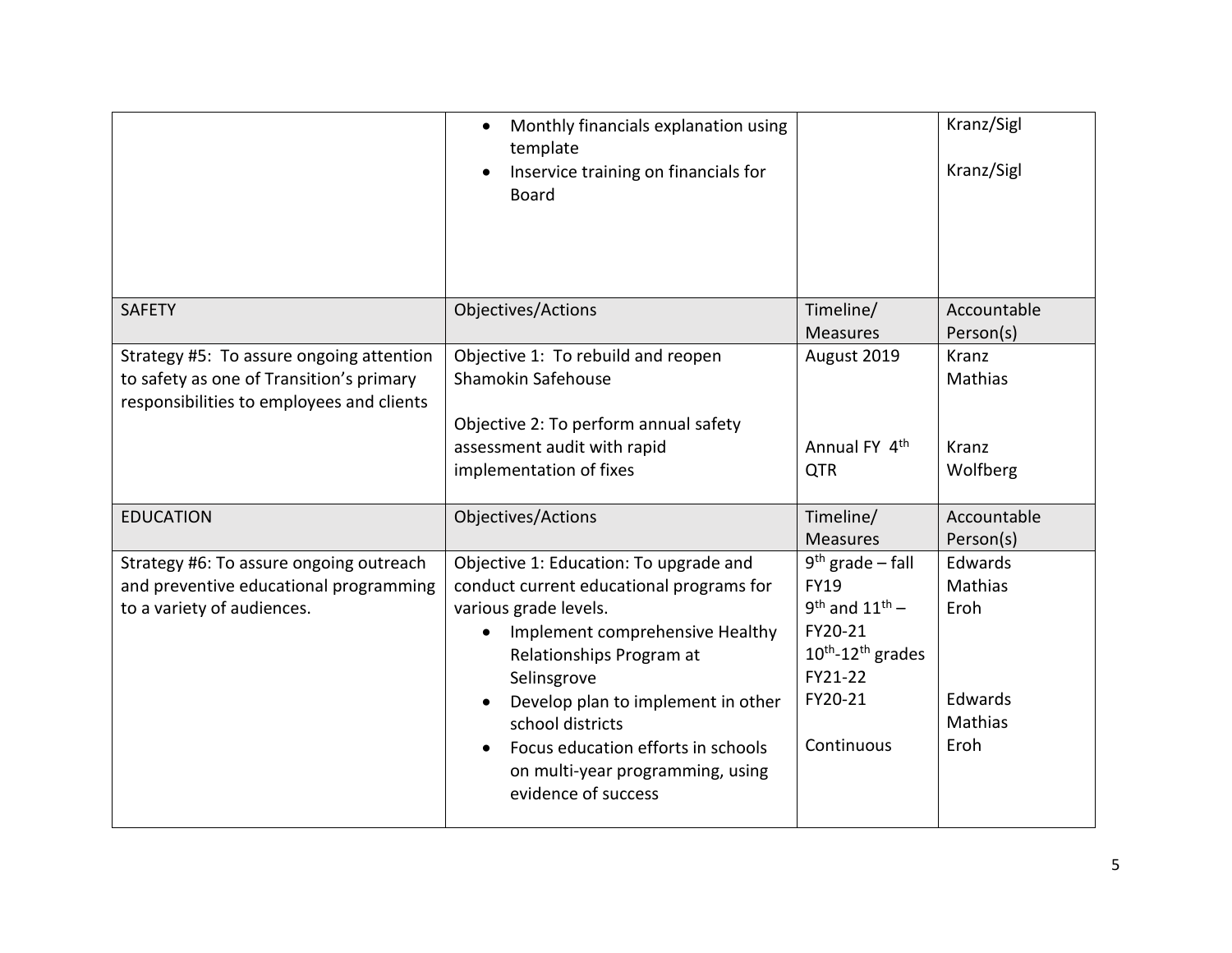| Objective 2: Education: To review and<br>update preventive educational                                                                                                                                                                      | Continuous             | Edwards<br><b>Mathias</b> |
|---------------------------------------------------------------------------------------------------------------------------------------------------------------------------------------------------------------------------------------------|------------------------|---------------------------|
| programming as needed.                                                                                                                                                                                                                      |                        | Eroh<br>$\mathbf{u}$      |
| Prepare new videos for instructional<br>use; locate funding                                                                                                                                                                                 | FY20/21                |                           |
| Update curricula                                                                                                                                                                                                                            | Continuous             | $\boldsymbol{u}$          |
|                                                                                                                                                                                                                                             |                        |                           |
| Objective 3: To conduct outreach that                                                                                                                                                                                                       | Continuous             | Edwards                   |
| increases awareness of Transitions                                                                                                                                                                                                          |                        | Mathias                   |
| Underserved populations<br>$\bullet$                                                                                                                                                                                                        |                        | Eroh                      |
| Local agencies                                                                                                                                                                                                                              |                        |                           |
| Civic groups                                                                                                                                                                                                                                |                        |                           |
| Local human services agencies                                                                                                                                                                                                               |                        |                           |
| Clergy                                                                                                                                                                                                                                      |                        |                           |
| Objective 5: Promote and conduct Trauma-<br><b>Informed Education Programs</b><br>Trauma 101<br>$\bullet$                                                                                                                                   | Fall FY19              | Mathias<br>Eroh           |
| Objective 4: To utilize digital platforms to<br>connect with parents, adults and other<br>audiences                                                                                                                                         | FY20 and<br>continuing | <b>Mathias</b><br>Eroh    |
| Objective 5: To increase Transitions'<br>visibility through self-promotion and<br>"branding" strategies<br>Consistent logo and color design<br>$\bullet$<br>Swag items with logo/design colors<br>In-kind donations from print<br>companies | FY20 and<br>continuing | Mathias<br>Eroh           |
|                                                                                                                                                                                                                                             |                        |                           |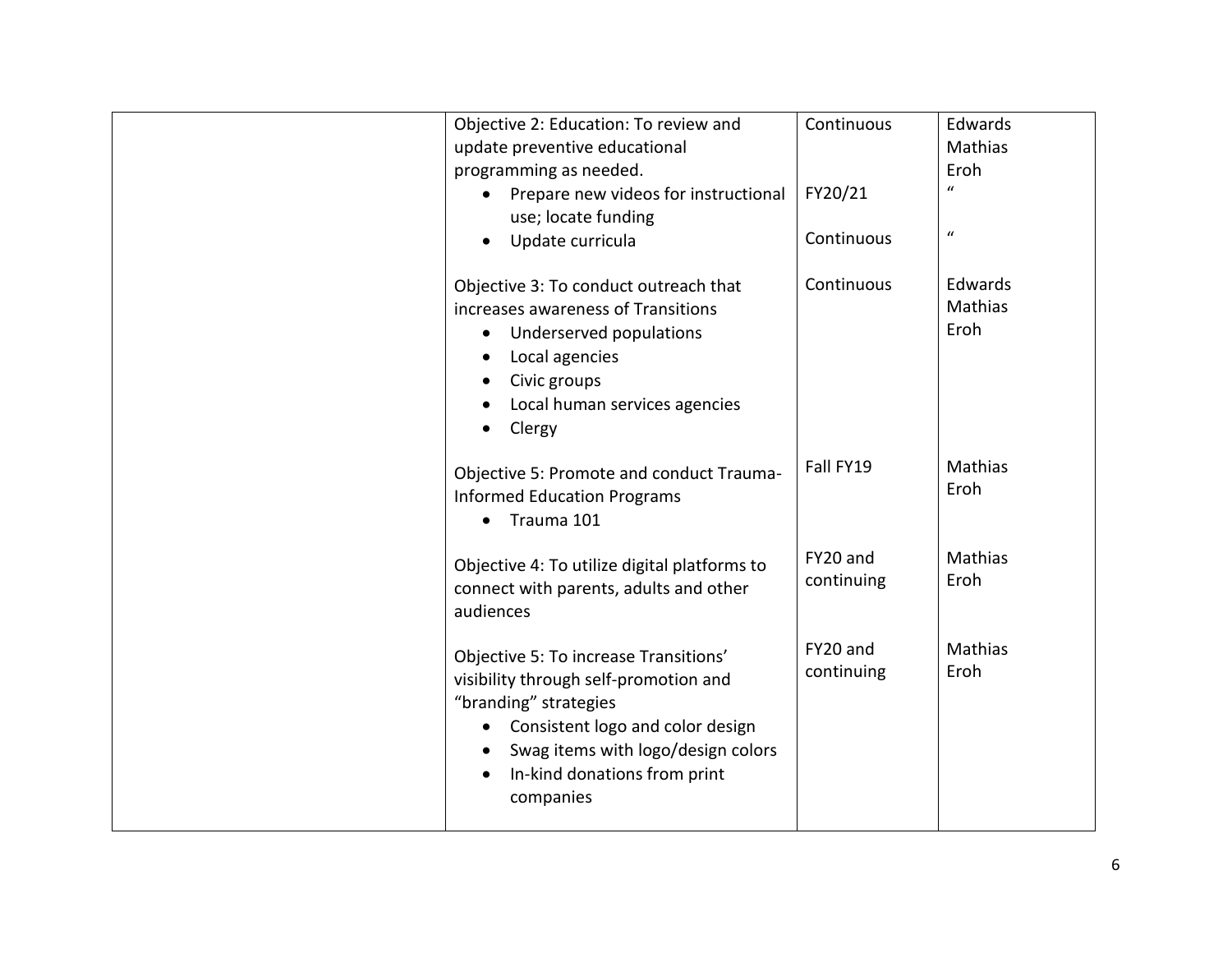| Objective 6: To develop and implement<br>outcome measurement tools for program<br>effectiveness<br>Ensure documentation of outcomes<br>$\bullet$<br>with RPE program at Selinsgrove<br><b>School System</b><br>Work with PCAR staff on outcomes<br>documentation | Fall 2019-22     | Mathias<br>Eroh        |
|------------------------------------------------------------------------------------------------------------------------------------------------------------------------------------------------------------------------------------------------------------------|------------------|------------------------|
| Objective 7: To review and assess<br>educational staffing and equipment needs<br>Pursue funding for additional staff<br>through grant applications                                                                                                               | FY20-21          | Mathias<br>Eroh        |
| Staff identify improvements needed<br>for delivery of training; gain funding                                                                                                                                                                                     | FY20-21          | Mathias<br>Eroh        |
| Objective 8: To identify and pursue funding<br>sources for new programs<br>Human trafficking<br>Cyber-bullying<br>Sexting                                                                                                                                        | FY20-22          | <b>Mathias</b><br>Eroh |
| Objective 9: Establish Volunteer Program<br>Identify training elements needed<br>based on volunteer work to be done<br>Recruit and communicate with<br>volunteers                                                                                                | <b>Fall 2019</b> | Mathias<br>Eroh        |
|                                                                                                                                                                                                                                                                  |                  |                        |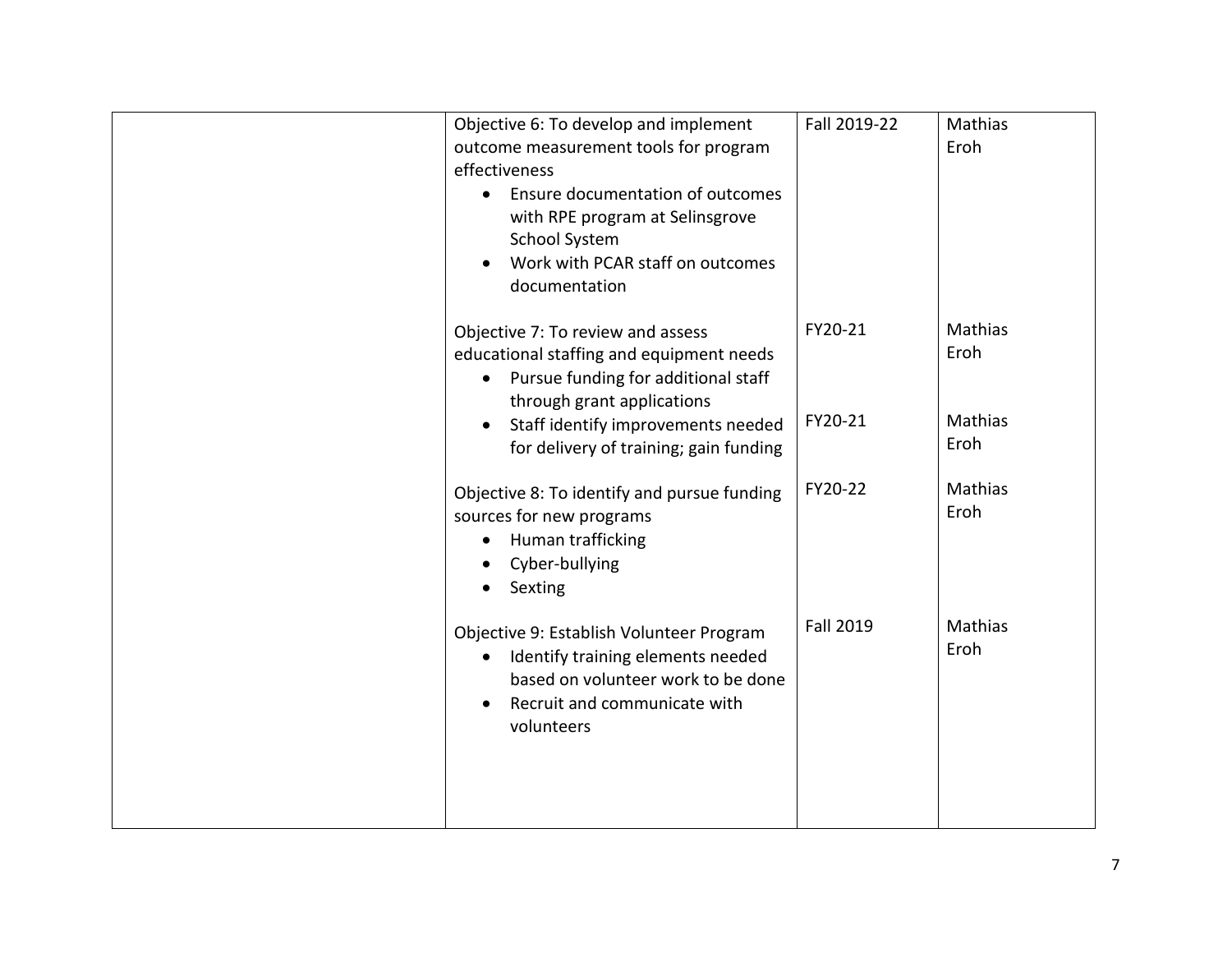| <b>ADVOCACY</b>                                                                                                             | <b>Objectives/Actions</b>                                                                                                                                                                    | Timeline/       | Accountable |
|-----------------------------------------------------------------------------------------------------------------------------|----------------------------------------------------------------------------------------------------------------------------------------------------------------------------------------------|-----------------|-------------|
|                                                                                                                             |                                                                                                                                                                                              | <b>Measures</b> | Person(s)   |
| Strategy #7: To keep the legal, medical<br>and social needs of our clients at the<br>center of our support in their journey | Objective 1: To complete Medical<br>Advocacy and Civil Legal Plans as submitted<br>to PCADV.                                                                                                 | FY 2019         | Over        |
| toward empowerment                                                                                                          | Objective 2: To advocate for systems<br>change by improving laws passed on behalf<br>of victims and ensuring our legislators<br>understand victim's needs.                                   | Ongoing         | Mathias     |
|                                                                                                                             | Objective 3: To ensure the direct services<br>provided are victim-centered and any<br>needs for systems improvement are<br>communicated.<br>Provide realistic description of<br>$\bullet$    | Ongoing         | Mathias     |
|                                                                                                                             | sexual assault criminal process<br>without discouraging clients                                                                                                                              | FY 2020         | Over        |
|                                                                                                                             | Provision of education for clients<br>experiencing addiction through<br>referrals and relationships with<br>peer D&A organizations                                                           | FY 2020-2021    | Over        |
|                                                                                                                             | Objective 4: To ensure strong referral<br>relationships with other organization's<br>experts for client education and Transition<br>employee training.<br>Provision of mental and behavioral | FY 2020-2021    | Over        |
|                                                                                                                             | health intervention through                                                                                                                                                                  | FY 2020         | Over        |